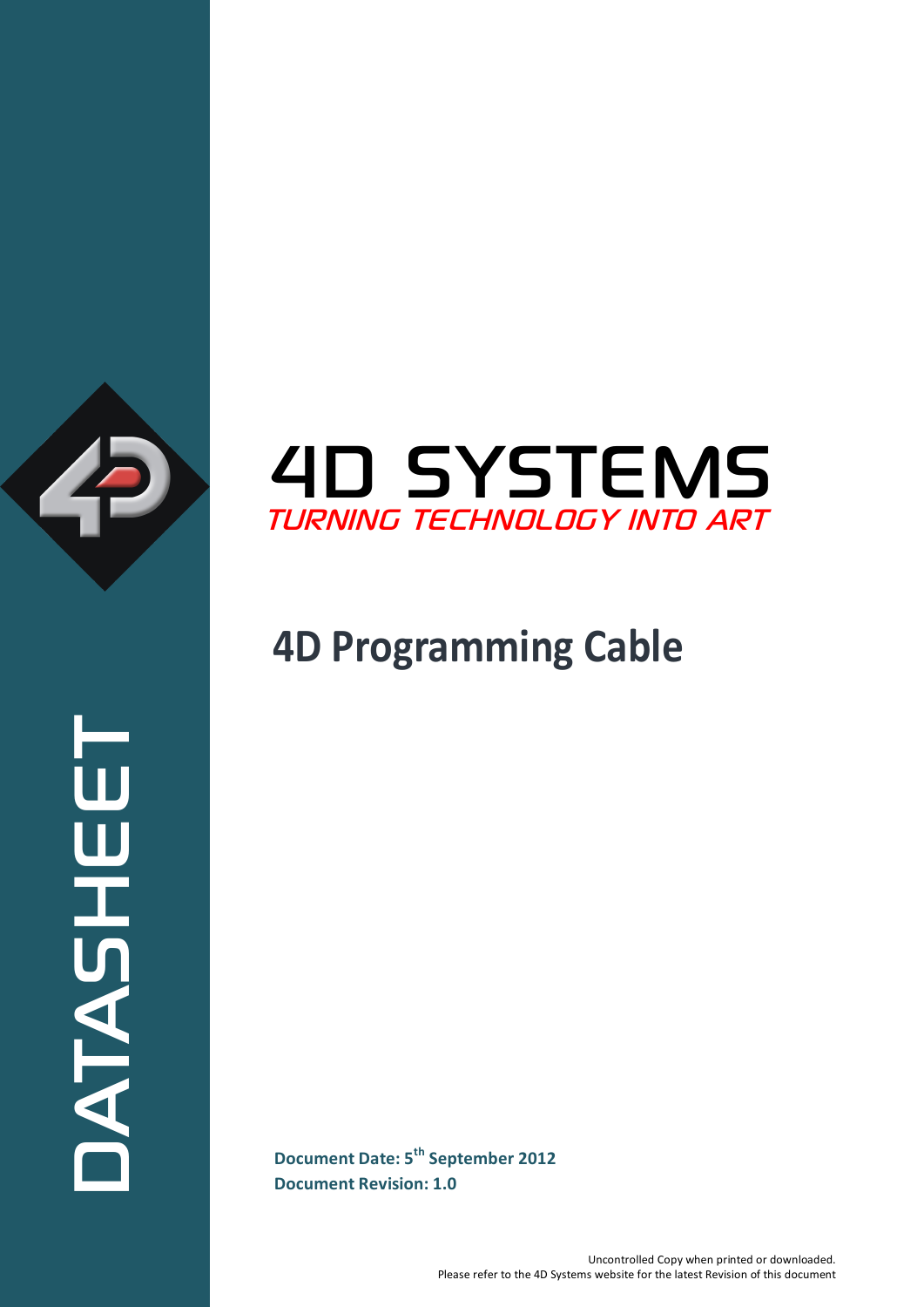# Contents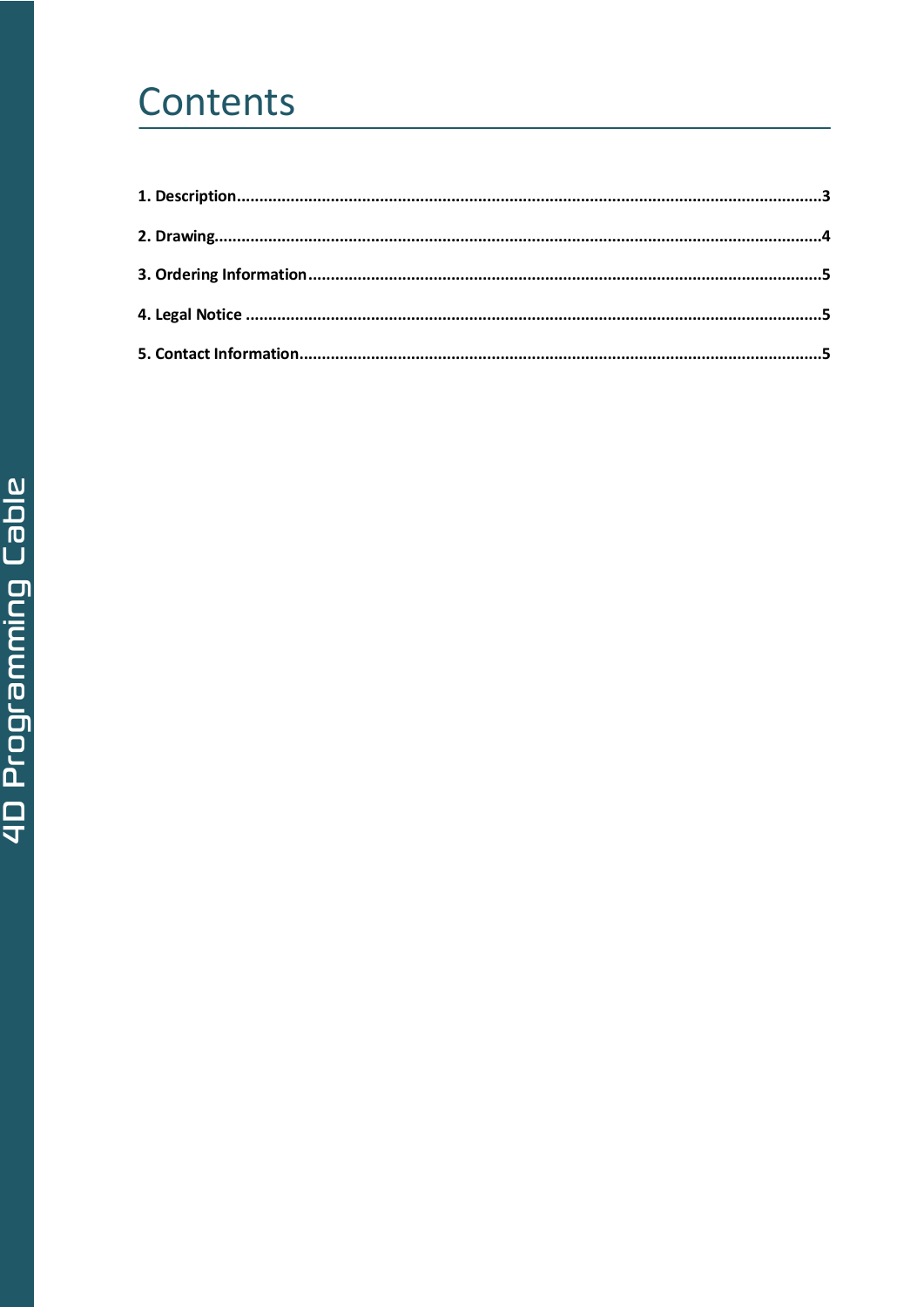### <span id="page-2-0"></span>**1. Description**

4D Systems 4D Programming Cable is a USB to Serial TTL converter cable, used to program both Firmware/PmmC's and user application code into the range of 4D Systems' modules.

The use of the 4D Programming Cable is required when programming 4D System modules. Use of a 3<sup>rd</sup> party programming cable could damage your module, and therefore use of any programming cable or device other than those supplied from 4D Systems is discouraged and will **void your warranty**.

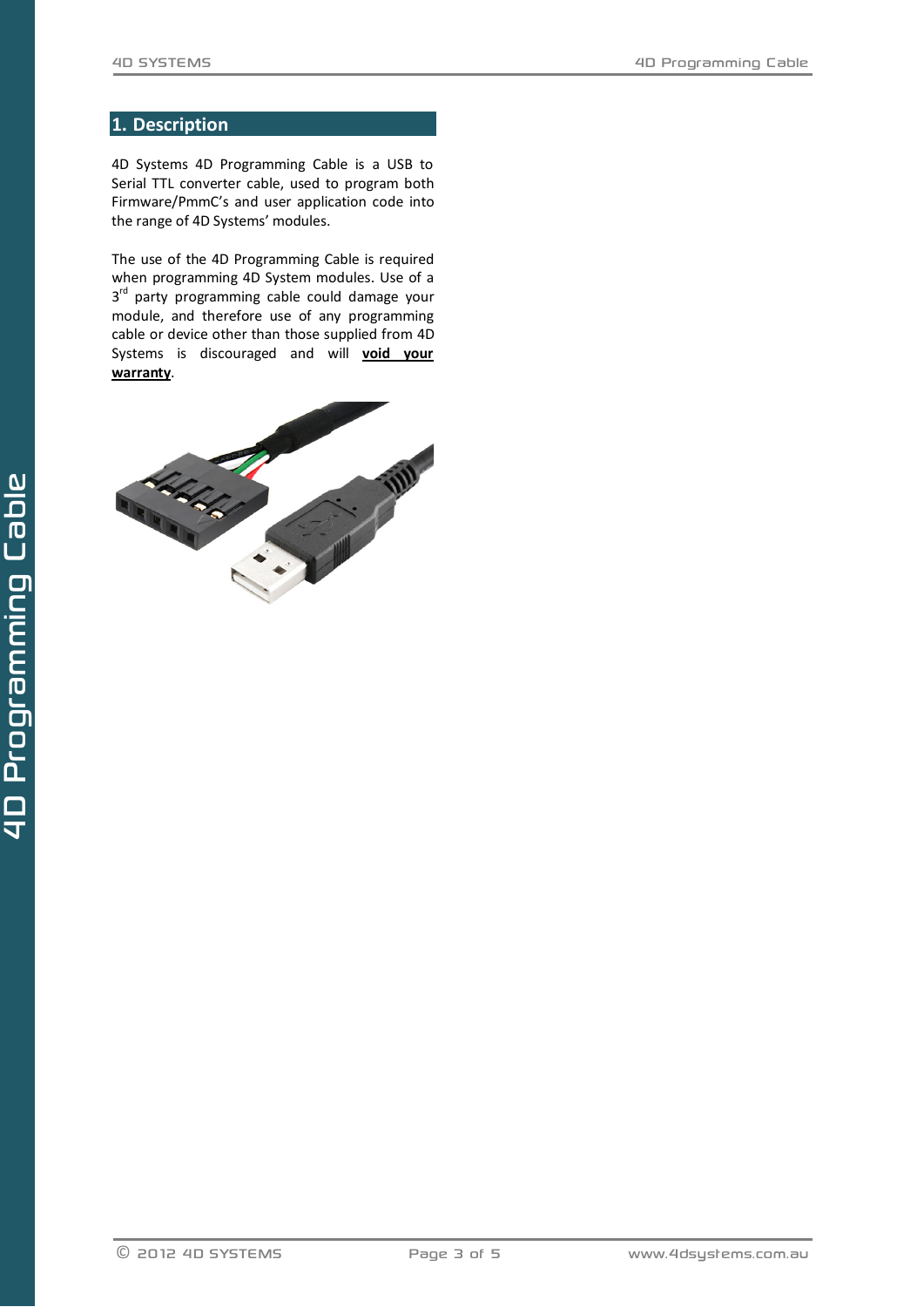<span id="page-3-0"></span> $\frac{1}{4}$ 

# **2. Drawing**

4D SYSTEMS